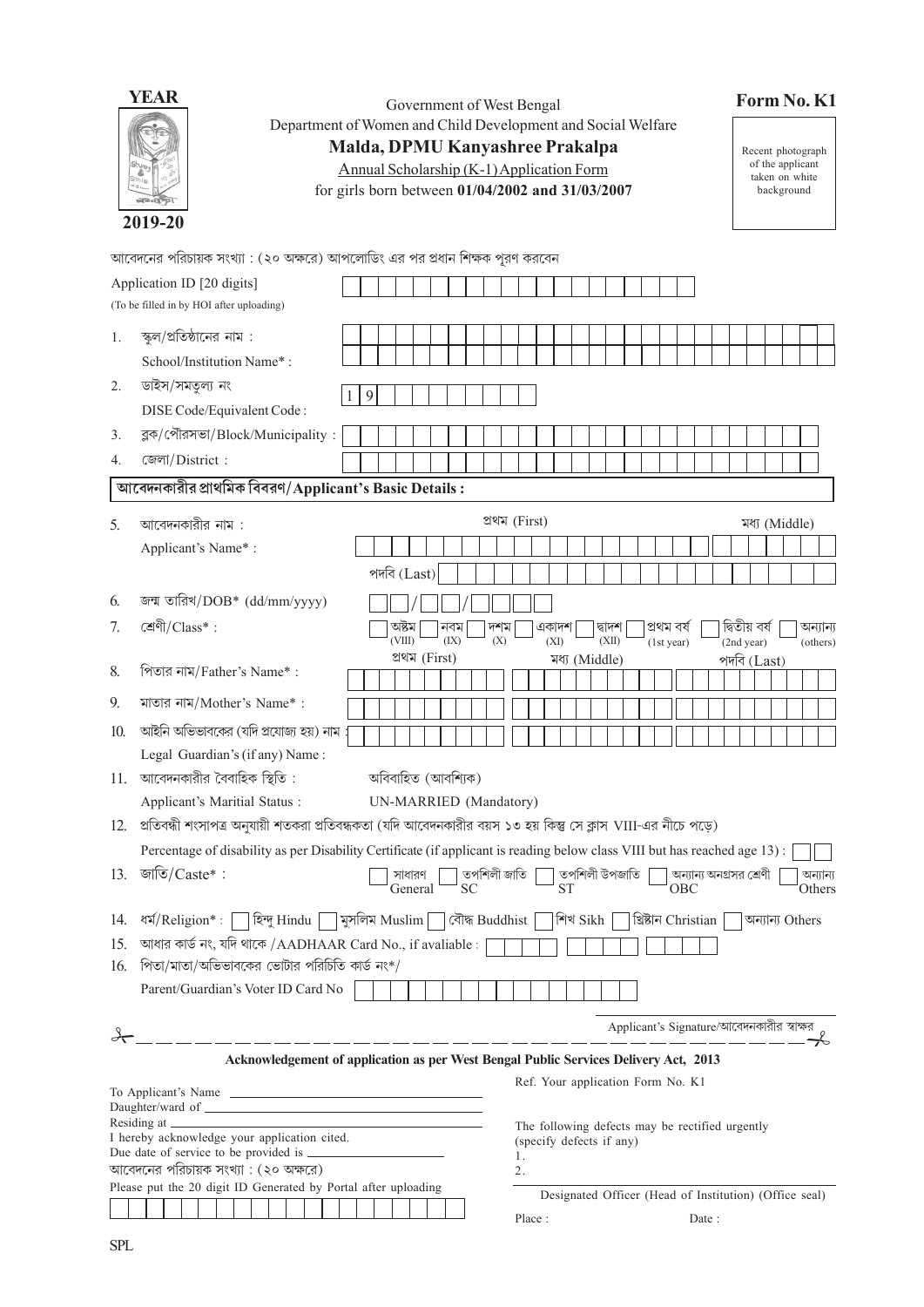# আবেদনকারীর যোগাযোগের বিবরণ/Applicant's Contact Details:

| 19. | বৰ্তমান ঠিকানা* :                                                                                                         | বর্তমানে জে জে হোমের বাসিন্দা :           |  |           |  |  |  |                                                      |  |  |  |  |  |  |  |  |  |  |  |  |  |  |  |  |  |
|-----|---------------------------------------------------------------------------------------------------------------------------|-------------------------------------------|--|-----------|--|--|--|------------------------------------------------------|--|--|--|--|--|--|--|--|--|--|--|--|--|--|--|--|--|
|     | Present Address*:                                                                                                         | Currently Residing at registered JJ Home: |  |           |  |  |  |                                                      |  |  |  |  |  |  |  |  |  |  |  |  |  |  |  |  |  |
|     |                                                                                                                           |                                           |  | হ্যাঁ/Yes |  |  |  | না/ $No$                                             |  |  |  |  |  |  |  |  |  |  |  |  |  |  |  |  |  |
|     | হ্যাঁ হলে / If Yes:                                                                                                       |                                           |  |           |  |  |  |                                                      |  |  |  |  |  |  |  |  |  |  |  |  |  |  |  |  |  |
|     | জেলা/District:                                                                                                            |                                           |  |           |  |  |  |                                                      |  |  |  |  |  |  |  |  |  |  |  |  |  |  |  |  |  |
|     | জে জে গৃহ/JJ Home:                                                                                                        |                                           |  |           |  |  |  |                                                      |  |  |  |  |  |  |  |  |  |  |  |  |  |  |  |  |  |
|     | না হলে/If $No$                                                                                                            |                                           |  |           |  |  |  |                                                      |  |  |  |  |  |  |  |  |  |  |  |  |  |  |  |  |  |
|     | গৃহের নং/House No./গ্রাম/Village:                                                                                         |                                           |  |           |  |  |  |                                                      |  |  |  |  |  |  |  |  |  |  |  |  |  |  |  |  |  |
|     | রাস্তা/পথ/Road/Street:                                                                                                    |                                           |  |           |  |  |  |                                                      |  |  |  |  |  |  |  |  |  |  |  |  |  |  |  |  |  |
|     | ডাকঘর/Post Office:                                                                                                        |                                           |  |           |  |  |  |                                                      |  |  |  |  |  |  |  |  |  |  |  |  |  |  |  |  |  |
|     | থানা/Police Station:                                                                                                      |                                           |  |           |  |  |  |                                                      |  |  |  |  |  |  |  |  |  |  |  |  |  |  |  |  |  |
|     | জি.পি/ওয়ার্ড/G.P./Ward:                                                                                                  |                                           |  |           |  |  |  |                                                      |  |  |  |  |  |  |  |  |  |  |  |  |  |  |  |  |  |
|     | ব্লক/পৌরসভা/Block/Municipality:                                                                                           |                                           |  |           |  |  |  |                                                      |  |  |  |  |  |  |  |  |  |  |  |  |  |  |  |  |  |
|     | জেলা/District:                                                                                                            |                                           |  |           |  |  |  |                                                      |  |  |  |  |  |  |  |  |  |  |  |  |  |  |  |  |  |
|     | পিন কোড/Pin:                                                                                                              |                                           |  |           |  |  |  |                                                      |  |  |  |  |  |  |  |  |  |  |  |  |  |  |  |  |  |
| 20. | স্থায়ী ঠিকানা                                                                                                            |                                           |  |           |  |  |  |                                                      |  |  |  |  |  |  |  |  |  |  |  |  |  |  |  |  |  |
|     | Permanent Address*:                                                                                                       |                                           |  |           |  |  |  | বৰ্তমান ও স্থায়ী ঠিকানা একই/Same as Present Address |  |  |  |  |  |  |  |  |  |  |  |  |  |  |  |  |  |
|     | গৃহের নং/House No./গ্রাম/Village:                                                                                         |                                           |  |           |  |  |  |                                                      |  |  |  |  |  |  |  |  |  |  |  |  |  |  |  |  |  |
|     | রাস্তা/পথ/Road/Street:                                                                                                    |                                           |  |           |  |  |  |                                                      |  |  |  |  |  |  |  |  |  |  |  |  |  |  |  |  |  |
|     | ডাকঘর/Post Office:                                                                                                        |                                           |  |           |  |  |  |                                                      |  |  |  |  |  |  |  |  |  |  |  |  |  |  |  |  |  |
|     | থানা/Police Station:                                                                                                      |                                           |  |           |  |  |  |                                                      |  |  |  |  |  |  |  |  |  |  |  |  |  |  |  |  |  |
|     | জি.পি/ওয়ার্ড/ $G.P./Ward$ :                                                                                              |                                           |  |           |  |  |  |                                                      |  |  |  |  |  |  |  |  |  |  |  |  |  |  |  |  |  |
|     | ব্লক/পৌরসভা/Block/Municipality:                                                                                           |                                           |  |           |  |  |  |                                                      |  |  |  |  |  |  |  |  |  |  |  |  |  |  |  |  |  |
|     | জেলা/District:                                                                                                            |                                           |  |           |  |  |  |                                                      |  |  |  |  |  |  |  |  |  |  |  |  |  |  |  |  |  |
|     | পিন কোড/Pin:                                                                                                              |                                           |  |           |  |  |  |                                                      |  |  |  |  |  |  |  |  |  |  |  |  |  |  |  |  |  |
| 21. | মোবাইল নং/Mobile No. $*$ :                                                                                                |                                           |  |           |  |  |  |                                                      |  |  |  |  |  |  |  |  |  |  |  |  |  |  |  |  |  |
|     | এই মোবাইল নং-এ আবেদনকারীর আবেদনপত্র কি অবস্থায় আছে তা SMS-এর মাধ্যমে জানানো হবে। Status of your application will be sent |                                           |  |           |  |  |  |                                                      |  |  |  |  |  |  |  |  |  |  |  |  |  |  |  |  |  |
|     | to this mobile number through SMS                                                                                         |                                           |  |           |  |  |  |                                                      |  |  |  |  |  |  |  |  |  |  |  |  |  |  |  |  |  |
|     | ব্যাঙ্কের বিশদ বিবরণ/Bank Details:                                                                                        |                                           |  |           |  |  |  |                                                      |  |  |  |  |  |  |  |  |  |  |  |  |  |  |  |  |  |
|     | 22. ব্যাঙ্কের নাম/Bank Name*:                                                                                             |                                           |  |           |  |  |  |                                                      |  |  |  |  |  |  |  |  |  |  |  |  |  |  |  |  |  |
|     | 23. শাখার নাম/Branch Name*:                                                                                               |                                           |  |           |  |  |  |                                                      |  |  |  |  |  |  |  |  |  |  |  |  |  |  |  |  |  |
|     | 24. শাখার ঠিকানা/Branch Address*:                                                                                         |                                           |  |           |  |  |  |                                                      |  |  |  |  |  |  |  |  |  |  |  |  |  |  |  |  |  |
| 25. | অ্যাকাউন্ট নম্বর/Account Number*:                                                                                         |                                           |  |           |  |  |  |                                                      |  |  |  |  |  |  |  |  |  |  |  |  |  |  |  |  |  |
| 26. | আই.এফ.এস.কোড/IFS Code*:                                                                                                   |                                           |  |           |  |  |  |                                                      |  |  |  |  |  |  |  |  |  |  |  |  |  |  |  |  |  |
|     | গুরুত্বপূর্ণ/Important: আবেদনকারীর নামে ব্যাঙ্ক অ্যাকাউন্ট থাকতে হবে/Bank Account must be in applicant's name             |                                           |  |           |  |  |  |                                                      |  |  |  |  |  |  |  |  |  |  |  |  |  |  |  |  |  |
|     | ব্যাঙ্ক অ্যাকাউন্টে আবেদনকারীর নামের বানান এবং আবেদনপত্রের বানান এক ও অভিন্ন হতে হবে/                                     |                                           |  |           |  |  |  |                                                      |  |  |  |  |  |  |  |  |  |  |  |  |  |  |  |  |  |
|     | Her name on the application form and in the Bank Pass Book must be identical.                                             |                                           |  |           |  |  |  |                                                      |  |  |  |  |  |  |  |  |  |  |  |  |  |  |  |  |  |
|     |                                                                                                                           |                                           |  |           |  |  |  |                                                      |  |  |  |  |  |  |  |  |  |  |  |  |  |  |  |  |  |
|     |                                                                                                                           |                                           |  |           |  |  |  |                                                      |  |  |  |  |  |  |  |  |  |  |  |  |  |  |  |  |  |

Applicant's Signature/আবেদনকারীর স্বাক্ষর

Who do I go to for help ? If you need any help, ask your Head Teacher. If your Head Teacher is unable to help you, you can approach the following:

Your Block Development Officer (if you live in a rural area)/Sub-Divisional Officer (if you live in an urban area)

The Kanyashree Nodal Officer, located at the Kanyashree Cell in your District Magistrates Office. (You will find a list of all nodal officers at wbkanyashree.gov.in)

You can go to wbkanyashree.gov.in and submit an online complaint (use the Online Grievance link)

When you approach an officer or your teachers for help, you must provide the following information : 1) Your name, Institution's name, District and your birth date. 2) Form No. 3) Your 20 digit Application ID 4) Your Bank Account No.

#### **IMPORTANT** Every year contact your HOI for renewal of K1. If your educational Institution is changed please, request your previous HOI to mark you transfered on portal.

সঙ্গে যোগাযোগ করবে:

• তোমার ব্লক ডেভেলপমেন্ট অফিসার (যদি তুমি গ্রামীণ এলাকায় বাস কর) সাব-ডিভিসানাল অফিসার (যদি তুমি শহরাঞ্চলে বাস কর)

- কন্যাশ্রী নোডাল অফিসার, কন্যাশ্রী সেল তোমার জেলা অফিসে অবস্থিত, (তুমি wbkanyashree.gov.in-এ সমস্ত নোডাল অফিসারের তালিকা পাবে)
- তুমি wbkanyashree.gov.in-এ গিয়ে তোমার অভিযোগ সরাসরি জানাতে পার (সরাসরি Grievance link ব্যবহার কর)

ত্মি যখন কোন আধিকারিক বা তোমার শিক্ষকের কাছে সাহায্য চাইবে তখন নিম্নলিখিত বিষয়ণ্ডলি জানাতে হবে : ১) তোমার নাম, শিক্ষাপ্রতিষ্ঠানের নাম, জেলার নাম এবং তোমার জন্ম ত্বাৰ কাম কোন সাক্ষাসকল তেনোমাল কৰে সাহে নাইছে চাইছে তদন সামান্য তাৰেৱে তালাচে ইয়ে : ইয়ত।<br>তারিখ ২) আবেদন পত্রের নম্বর ৩) তোমার ২০ সংখ্যার আবেদন পরিচায়ক সংখ্যা ৪) তোমার ব্যাঙ্কের আকেটিন্ট নম্বর

গুরুত্বপূর্ণ প্রত্যেক বছর প্রধান শিক্ষকের কাছে K1 রিনিউ করার জন্য জোগোযোগ কর। <u>শিক্ষা প্রতিষ্ঠা হয়ে গেলে পূর্বতন প্রতিষ্ঠানের প্রধান শিক্ষককে পোর্টালে তোমাকেট্রান্সফার</u> করার জন্য আবেদন কর।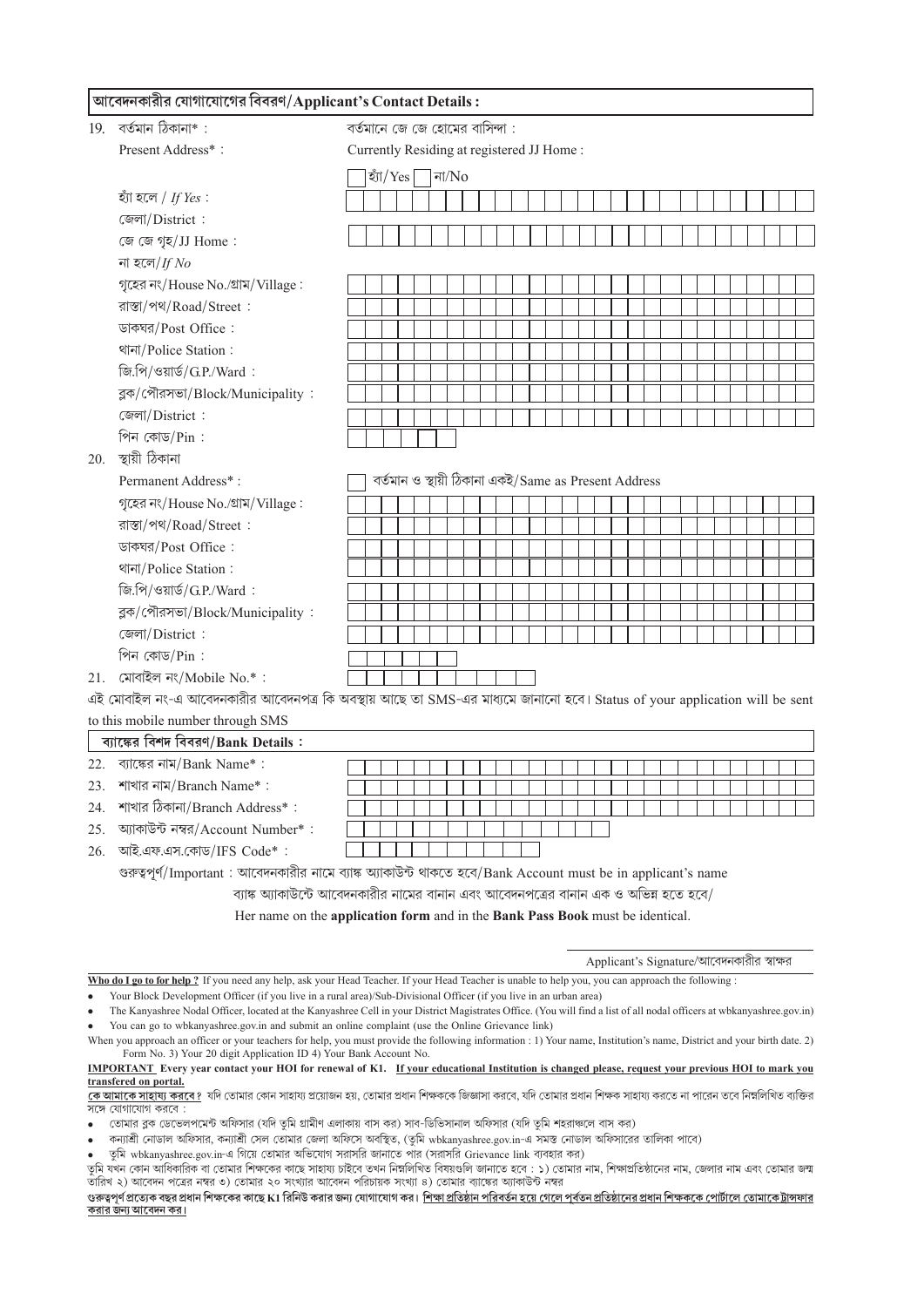# Form No. K1

## A. আবেদনকারীর ঘোষণা/Parent/Legal Guardian's Declaration:

আমি আবেদনকারীর মা/বাবা/আইনী অভিভাবক হিসাবে আবেদনকারীর তরফে এককালীন অনুদান পাওয়ার জন্য আবেদন করছি।

নিম্নবর্ণিত নথি এই আবেদনের সঙ্গে দাখিল করা হল — (যেটি প্রযোজ্য তার পাশে  $\checkmark$  চিহ্ন দিন)

I Declare that I am the mother/father/legal guardian of the applicant mentioned in this application and apply for this scholarship on her behalf. The following documents are submitted with this application (Tick applicable)

| যোগ্যতার নথিপত্র/Certificate of Eligibility:                | যদি আবেদনকারী বিশেষভাবে সক্ষম হয় ও তার প্রতিবন্ধকতা ৪০% বা         |  |  |  |  |  |  |  |  |  |  |  |
|-------------------------------------------------------------|---------------------------------------------------------------------|--|--|--|--|--|--|--|--|--|--|--|
|                                                             | তার বেশি হয় (কেবল যদি আবেদনকারীর বয়স ১৩ হয় কিন্তু সে ক্লাস       |  |  |  |  |  |  |  |  |  |  |  |
| আবেদনকারীর অবিবাহিতা হওয়ার সপক্ষে পিতা/মাতা/আইনি           | $VIII$ -এর নীচে পড়ে)                                               |  |  |  |  |  |  |  |  |  |  |  |
| অভিভাবকের ঘোষণা।                                            | If applicant is specially abled and has disability of 40% or        |  |  |  |  |  |  |  |  |  |  |  |
|                                                             | more (only if applicant is reading below class VIII but has         |  |  |  |  |  |  |  |  |  |  |  |
| Declaration by parent/legal guardian that the applicant is  | reached age 13)                                                     |  |  |  |  |  |  |  |  |  |  |  |
| UNMARRIED.                                                  | প্রতিবন্ধী শংসাপত্রের প্রতিলিপি আবেদনকারীর দ্বারা প্রত্যয়িত।       |  |  |  |  |  |  |  |  |  |  |  |
|                                                             | Copy of Certificate of Disability self attested by applicant.       |  |  |  |  |  |  |  |  |  |  |  |
|                                                             | অন্যান্য নথিপত্ৰ (যদি থাকে)/Other documents: (if avaliable)         |  |  |  |  |  |  |  |  |  |  |  |
| জন্ম শংসাপত্রের প্রতিলিপি পিতা/মাতা/আইনি অভিভাবকের          | পিতামাতা/আইনি অভিভাবকের ভোটার আইডি কার্ড, স্বপ্রত্যয়িত             |  |  |  |  |  |  |  |  |  |  |  |
| স্বাক্ষরসহ                                                  | Voter ID card of parents/legal guardian, self attested              |  |  |  |  |  |  |  |  |  |  |  |
| Copy of Birth Certificate signed by parent/legal guardian   | ব্যাঙ্ক পাসবইয়ের প্রথম পাতার প্রতিলিপি, স্ব-প্রত্যয়িত             |  |  |  |  |  |  |  |  |  |  |  |
|                                                             | Copy of first page of bank pass book showing bank account           |  |  |  |  |  |  |  |  |  |  |  |
| অথবা                                                        | details self attested                                               |  |  |  |  |  |  |  |  |  |  |  |
| Or                                                          | আধার কার্ডের প্রতিলিপি আবেদনকারীর দ্বারা স্ব-প্রত্যয়িত (যদি থাকে)। |  |  |  |  |  |  |  |  |  |  |  |
|                                                             | Copy of AADHAAR card self attested by applicant (if available).     |  |  |  |  |  |  |  |  |  |  |  |
| শিক্ষা প্রতিষ্ঠানের প্রধানের শংসাপত্র                       | যদি আধার কার্ড দেওয়া হয় আমি পিতা মাতা/আইনী অভিভাবক হিসেবে         |  |  |  |  |  |  |  |  |  |  |  |
| Certificate by the Head of Educational Institution          | আবেদনকারীর আধার নং কন্যাশ্রী প্রকল্পে আমার পরিচয় যাচাই করার        |  |  |  |  |  |  |  |  |  |  |  |
| (যদি আবেদনকারী জে জে হোমের বাসিন্দা হয় এবং জন্মের শংসাপত্র | জন্য ব্যবহার করার                                                   |  |  |  |  |  |  |  |  |  |  |  |
| না থাকে)                                                    | অনুমতি দিলাম ∣া অনুমতি দিলাম না                                     |  |  |  |  |  |  |  |  |  |  |  |
| (if applicant is a resident of J J Home and copy of birth   | (If AADHAAR card has been provided) I, parent/legal                 |  |  |  |  |  |  |  |  |  |  |  |
| certificate is not available)                               | guardian of the applicant                                           |  |  |  |  |  |  |  |  |  |  |  |
|                                                             | $\Box$ do not give consent<br>give consent                          |  |  |  |  |  |  |  |  |  |  |  |
|                                                             | To the use of her AADHAAR number for authenticating my              |  |  |  |  |  |  |  |  |  |  |  |
| তারিখ/Date :                                                | identity for Kanyashree Prakalpa.                                   |  |  |  |  |  |  |  |  |  |  |  |
|                                                             |                                                                     |  |  |  |  |  |  |  |  |  |  |  |
|                                                             |                                                                     |  |  |  |  |  |  |  |  |  |  |  |

আবেদনকারীর স্বাক্ষর Applicant's Signature

পিতা/মাতার/আইনি অভিভাবকের স্বাক্ষর/বাম বুড়ো আঙ্বলের ছাপ Signature/Left thumb impression of Parent/Legal Guardian

## B. শিক্ষা প্ৰতিষ্ঠানের প্ৰধানের শংসাপত্র/Certification by Head of Institution

আমি প্রত্যয়িত করিতেছি যে আবেদনকারী এই বিদ্যালয়ের ছাত্রী এবং সে নিয়মিত বিদ্যালয়ে উপস্থিত থাকে।

আমি আরো প্রত্যয়িত করছি যে আবেদনকারী যে সকল প্রতিলিপি আবেদনের সঙ্গে জমা দিয়াছে সেগুলির তদন্ত অনযায়ী সে বার্ষিক বৃত্তি পাওয়ার যোগ্য। I certify that the applicant mentioned in this application is enrolled and regularly attending this institution.

I also certify that I have verified the information given in this application with the documents submitted and certify that she is eligible for the annual scholarship.

তারিখ/Date:

প্রতিষ্ঠানের প্রধানের স্বাক্ষর সীলমোহর সমেত Signature of Head of Institution with Office Seal

# C. জে. জে. হোমের সৃপারিন্টেন্ডেন্টের শংসাপত্র/Certification by Superintendent of J. J. Home

আমি এই মৰ্মে প্ৰত্যয়িত শংসাপত্ৰ দিচ্ছি যে আবেদনকারী এই শিক্ষা প্ৰতিষ্ঠানে (জে. জে. হোমে) বসবাস করে এবং সে অবিবাহিত।

I certify that the applicant mentioned in this application presently residing in this institution (J.J. Home) and is unmarried.

তারিখ/Date: